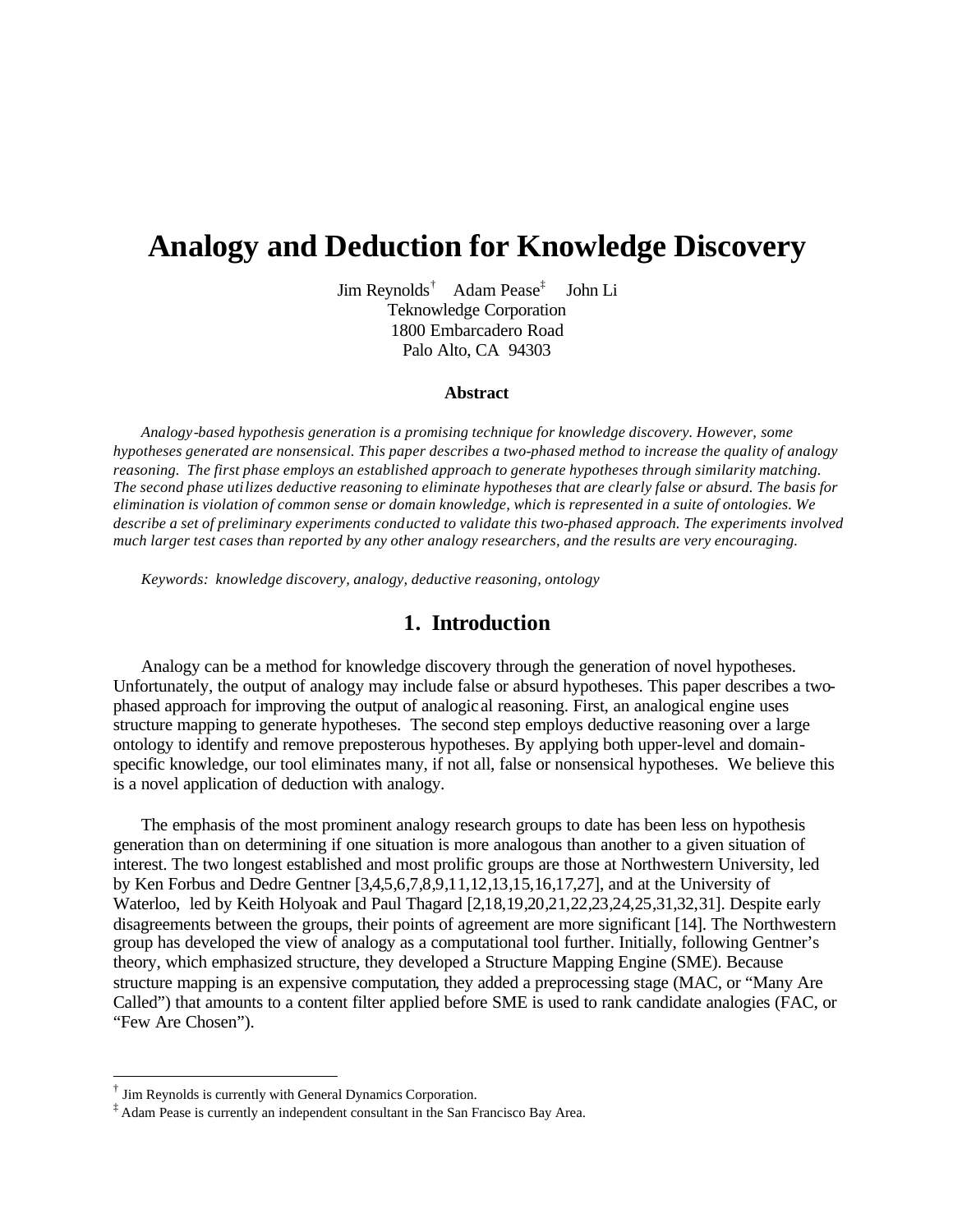The culmination of nearly fifteen years of work in the field is presented in "An Analogy Ontology for Integrating Analogical Processing and First-Principles Reasoning" [10]. This paper describes two-way communications between a reasoning system and analogy software. However, the architecture employs the analogy software only as an add-on to a deductive inference engine with knowledge base (ontology). The analogy software uses the ontology to distinguish the categories of terms (e.g., relation, attribute, or logical connective) and to store and retrieve collections of terms as cases. We have gone far beyond this in using deductive reasoning and an ontology to filter the false hypotheses generated by analogy, thus freeing the information consumer to concentrate on the most meaningful suppositions.

Section 2 presents our algorithm informally, with a simple example to illustrate how the algorithm works. Section 3 describes the deductive engine and ontologies essential to the filtering phase of our approach. Section 4 reports significant experiments that demonstrate great promise for our approach to knowledge discovery. Section 5 contains our conclusions to date and directions for future research.

# **2. Analogy**

#### **2.1. Algorithm**

Our algorithm approximates the algorithm developed by the analogy research group at Northwestern. On this approach, analogy compares two descriptions, taking one as the target, another as the base.<sup>1</sup> The algorithm attempts to match each sentence in the base file with similar sentences from the target. Similarity is determined by three constraints:

*Identicality*. Only expressions with identical outermost predicates are matched.

*One-to-one*. Substitutions of objects from the target for objects in the base must be one-to-one. *Recursive matching*. Two sentences match only if all their arguments match recursively.

With those constraints in mind, our algorithm can be summarized as follows:

- 1. Create a list of two-element lists from the base and target files. The first element is a unique sentence from the base and the second element is a list of matched sentences from the target. Matched sentences must contain the same outermost predicate. Sentences from the ta rget are reused to try to match sentences from the base. A base sentence that fails to be matched is paired with an empty list.
- 2. For each two-element list, try to find one sentence from the list of target sentences that matches the base sentence according to the second and third constraints described above. If such a match is found, create a table of possible substitutions between structurally corresponding terms in the base and target sentences.
- 3. For each unmatched base sentence, try to create a new sentence using the structure of the base sentence and its outermost predicate, but with all other terms coming from the target by the possible one-to-one substitutions.
- 4. Output a list of sentences from steps 2 and 3. This is the list of analogical sentences. Any sentences from step 3 are candidate hypotheses.

Our analogical engine is implemented in Prolog.

#### **2.2. Example**

 $\overline{a}$ 

A simple example<sup>2</sup> illustrates the functionality of the algorithm. The example compares the situation in the Middle East just prior to the Gulf War ("Target") with two analogous descriptions of the US-

 $<sup>1</sup>$  In this paper we will use the term "description" to mean a set of formal sentences contained in a file. The hypotheses generated</sup> will be formal sentences from the base about the target.

 $2^{2}$  The example is loosely based on an example from Holyoak and Thagard [22].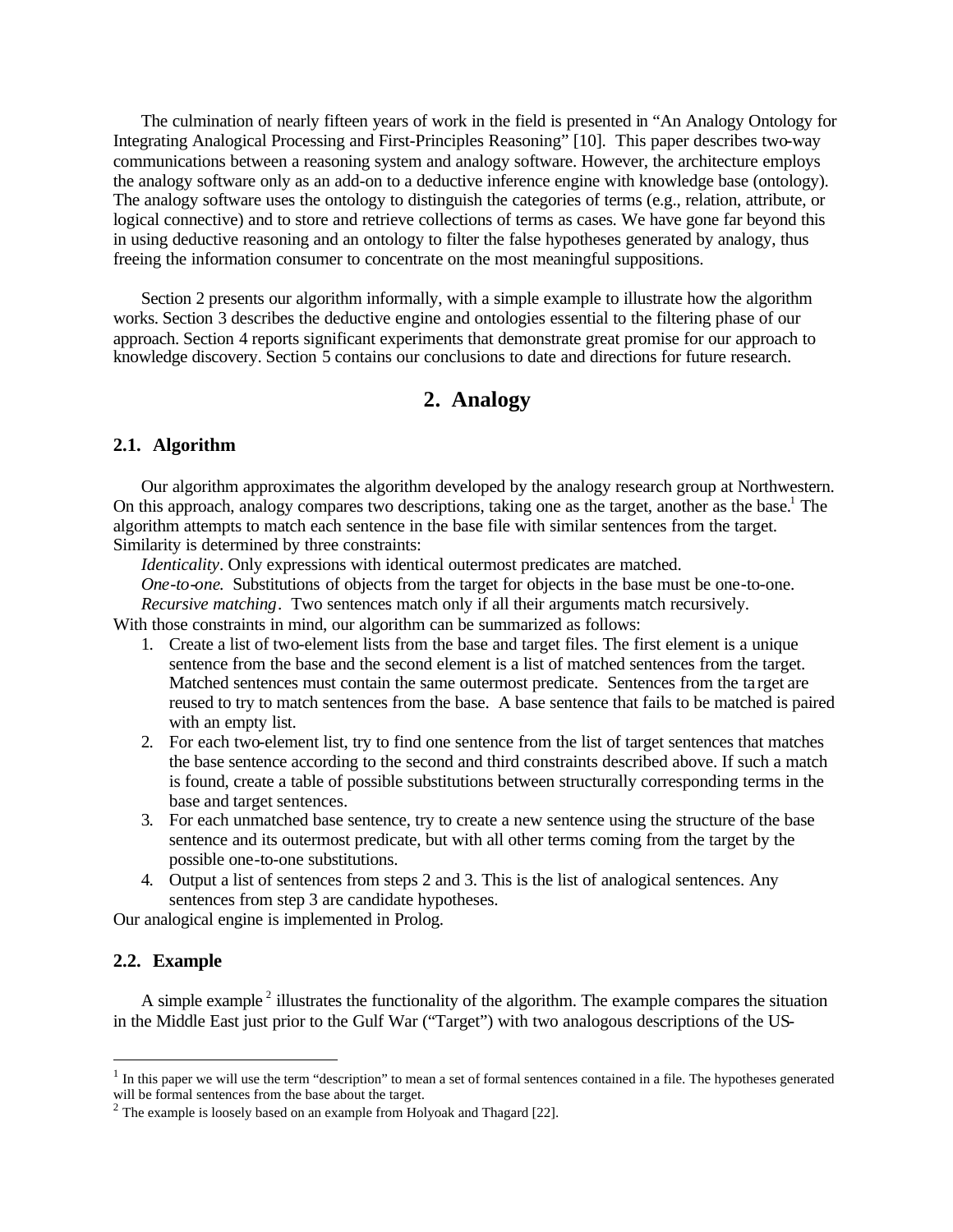European situation during World War II ("Bases"). The target ("Current Case") has five statements, which are represented graphically in the left column of Figure 1. The sixth statement is the hypothesis generated.



**Figure 1. Hypothesis about the Gulf War drawn from World War II<sup>3</sup>**

The meaning of the five sentences of the Current Case can be stated in English as follows:

- 1. Saudi Arabia is an ally of Kuwait.
- 2. The US is an ally of Saudi Arabia.
- 3. Iraq threatens Saudi Arabia.
- 4. Bush is the leader of the US.
- 5. Saddam Hussein is dictator of Iraq.

The two base situations ("Analogical Cases") have six and five statements respectively. The first base situation, shown in Figure 1, can be stated as follows:

- 1. France is an ally of Poland.
- 2. Great Britain is an ally of France.
- 3. Germany threatens France.
- 4. Churchill is the leader of Great Britain.
- 5. Hitler is dictator of Germany.
- 6. Germany occupies Poland.

 $\overline{a}$ 

The five sentences in the second analogical case can be interpreted similarly.

 $3$  The screen shot is the output of visualization software from Pascale Proulx and William Wright of Oculus (www.oculus.com). Their software graphically displays the textual output of the analogical software.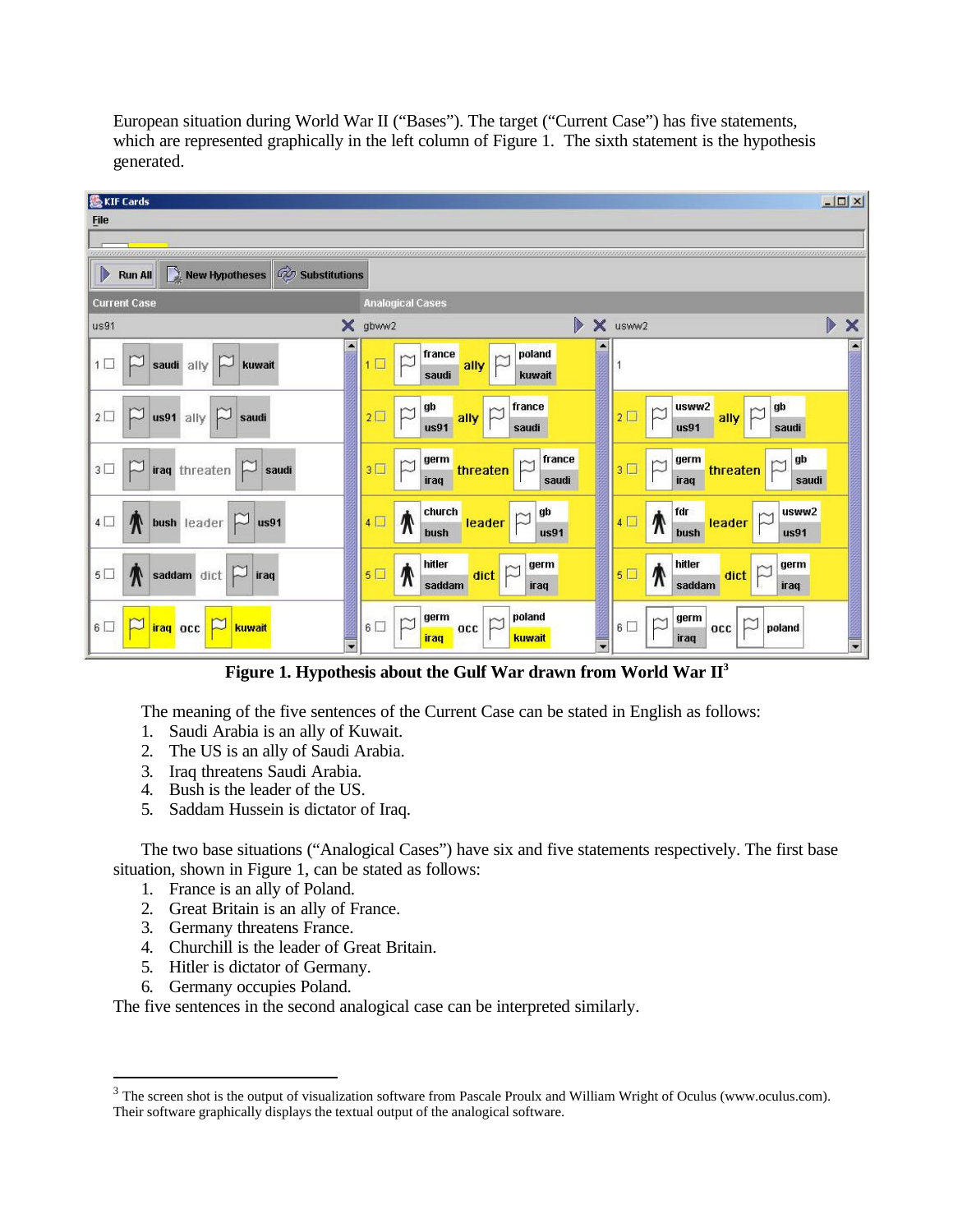Figure 1 displays the analogous sentences and substitutions that were found in the example. Matched sentences are aligned in the rows. Paired terms associated with icons show the one-to-one substitutions of objects from the target to the base that would make the analogy consistent over all the sentences. For example, "Saudi Arabia is an ally of Kuwait" in the Current Case is analogous to "France is an ally of Poland" in the first Analogical case, when "Saudi Arabia" is substituted for "France" and "Kuwait" is substituted for "Poland". If this substitution is used to make the first sentences analogous, then "Saudi Arabia" must also be substituted for "France" in the third sentence of the middle column.

The analogous sentences in the base cases appear in colored boxes. The screen shot reveals which description about World War II is more analogous to the United States during the Gulf War. There are five analogous sentences from the first base description but only four analogous sentences from the second base situation. Finally, the screen shot shows that one new hypothetical assertion was generated about the target from the first base case: "Iraq occupies Kuwait." The original target case contained no assertions about occupation. This discovery could be considered a prediction (if it had not already happened) or might represent missing information that was not included in the original target description. The hypothesis could not be generated from the second base case because there was no consistent substitution for Poland available in that description.<sup>4</sup>

#### **2.3. Problems with Hypotheses from Analogy**

 $\overline{a}$ 

The analogical algorithm produced a plausible hypothesis for this simple example, but two shortcomings should be immediately suspected. First, in "toy" descriptions containing only a handful of sentences and objects, semantically blind substitutions based solely on the sentence structures may have a good chance of making sense. As the number of sentences and scope of descriptions increases, the algorithm may generate nonsensical substitutions, undermining the usefulness of a tool based solely on structure. Second, the matching of predicates in outermost position is entirely dependent on their name strings. This may result in useful substitutions with some terms while missing intelligent substitutions based on the meaning of the predicates. In our example, "Bush" is substituted for "Churchill" and "FDR," because all those terms appear with the predicate "leader." But no pairing is made with the term "Saddam," which appears in the relation "dictator," even though "dictator" is a specialization of "leader."

The solution to the first problem is to subject potential substitutions to a constraint and consistency "sanity check" by testing the analogous sentences or hypotheses over an ontology using deductive rather than analogical reasoning. We leave the solution of the second problem to another paper.

## **3. Deduction and Ontology**

The second phase of our method involves deductive filtering of the candidate hypotheses. Teknowledge has developed a knowledge engineering environment called Sigma [31], in which a Knowledge Base (KB) can be constructed from constituent ontologies. Sigma also links KBs with reasoning tools. For knowledge representation, we use a variant of the Knowledge Interchange Format (KIF) [26] adapted for the Standard Upper Ontology group (SUO-KIF). Our ontologies are grounded in the Suggested Upper Merged Ontology (SUMO) [28]. We have also created a midlevel ontology and a suite of domains used in geopolitical analysis (e.g., Geography, Government, WMD, etc.). For deduction, we employ the Vampire first order theorem prover [32,34], combined with techniques for knowledge

 $4\,$  In addition to the Gulf War/World War II example shown in section 2.2, we also tested our algorithm against the three "Karla" stories that were the centerpiece of the seminal work by the Northwestern group [13]. Despite the superficiality of two of the stories being about birds, the story about Karla and the country of Zerdia were determined to be the most analogous, based on structure. Our analogical engine came to the same conclusion and made the substitutions as described by t he Northwestern group.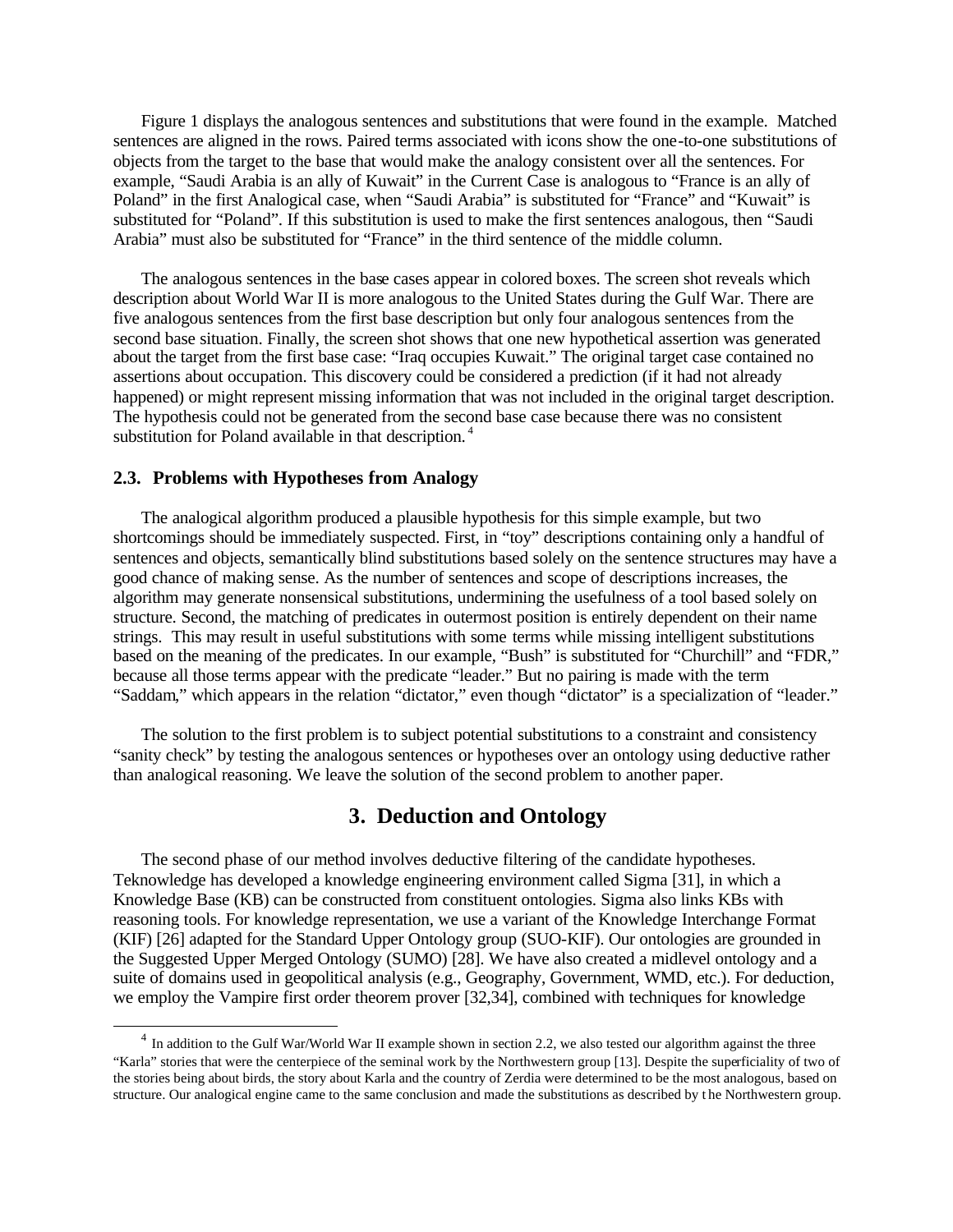compilation that express complex expressions in standard first order language. The theorem prover tests each candidate hypothesis against a KB containing both general and specialized ontologies. If the hypothesis is proved, then it was logically implicit in the KB, although it may not have been obviously true. If the negation is proved, then our analogy program discards the false hypothesis.

# **4. Experiments**

Our test cases involved analogies between pairs of countries. For our experiments, we used data files translated from the HTML pages of the CIA World Factbook (WFB) [1]. The WFB has almanac-style pages of semi-structured textual information for every country in the world. Topics include national government, geography, economy, people, and other subjects of geopolitical interest. There is a core similarity in what is covered. For example, nearly every country has population and per capita income data. However, there are some differences due to varying national situations (e.g., election activities, drug production), and some aspects are described more completely for some countries than others (e.g., economic trade, legal system). Our KIF country files consisted of about 500 formal sentences each (with a variation in size of 50 percent). A KB containing the selected country files together with SUMO and relevant domain ontologies contained roughly 20,000 terms and 65,000 assertions, including 2,500 rules. On a laptop computer operating at roughly 500 MHz with 256 MB of memory, the analogical algorithm took approximately a minute to compare two files and generate hypotheses.

Figure 2 shows the Sigma browser interface to one screen of the analogy tool. The controls on the page implement our two-phase approach. Before this point, the user selected two files, a base and a target,

| The Sigma Knowledge Base - Loaded Knowledge Bases - Microsoft Internet Explorer                                                                                                                           | $ \Box$ $\times$          |
|-----------------------------------------------------------------------------------------------------------------------------------------------------------------------------------------------------------|---------------------------|
| Edit<br>Tools<br>File<br>View<br>Favorites<br>Help                                                                                                                                                        | 醋                         |
| △ ③Search Ra Favorites ④ Media ③ B 刍 @ - 目 <sup>&gt;3</sup> 10 & &<br>問<br>$\leftarrow$ Back $\rightarrow$ $\rightarrow$ $\rightarrow$<br>$\circ$                                                         |                           |
| $\alpha$ Go<br>Address & http://localhost:8080/sigma/arobeald_home.jsp?req=a_t&skb=AROBEALDMID_skb                                                                                                        | Links <sup>&gt;&gt;</sup> |
| PageRank<br>»<br>Google - James C. Reynolds" neural - <b>60</b> Search Web @ Search Site<br>News<br>EarthLink<br>POP-UP BLOCKER<br>! New!                                                                 | <b>ODISABLED</b>          |
| $Y^2$ $2 - 9$<br>© > Messenger [1] > Bookmarks © My Yahoo! > Y? Yahoo! > W Finance ><br>Search $\vert \cdot \vert$                                                                                        | $\rightarrow$             |
| (exportPartner<br>Luxembourg<br>France<br>(exportPartner)<br>BayOfBiscay<br>France<br>The number of candidate hypotheses is 15 Copy one to the text area below and check it (see proof at bottom of page) |                           |
|                                                                                                                                                                                                           |                           |
| Check hypothesis<br>(sourceOfElectricityOfArea<br>France<br>NuclearPower<br>0.02                                                                                                                          |                           |
| <i>(exportPartner</i><br>Luxembourg<br>France<br>(importPartner)<br>Luxembourg<br>France                                                                                                                  |                           |
| Check all hypotheses                                                                                                                                                                                      |                           |
| Contains commands for working with the selected items.                                                                                                                                                    |                           |
| Comm   G Gram   # The S   D Linux    A Start    \ untitle<br>原東のみる<br><b>B</b> Start                                                                                                                      | 2:01 PM                   |

**Figure 2. Sigma interface to hypotheses generation**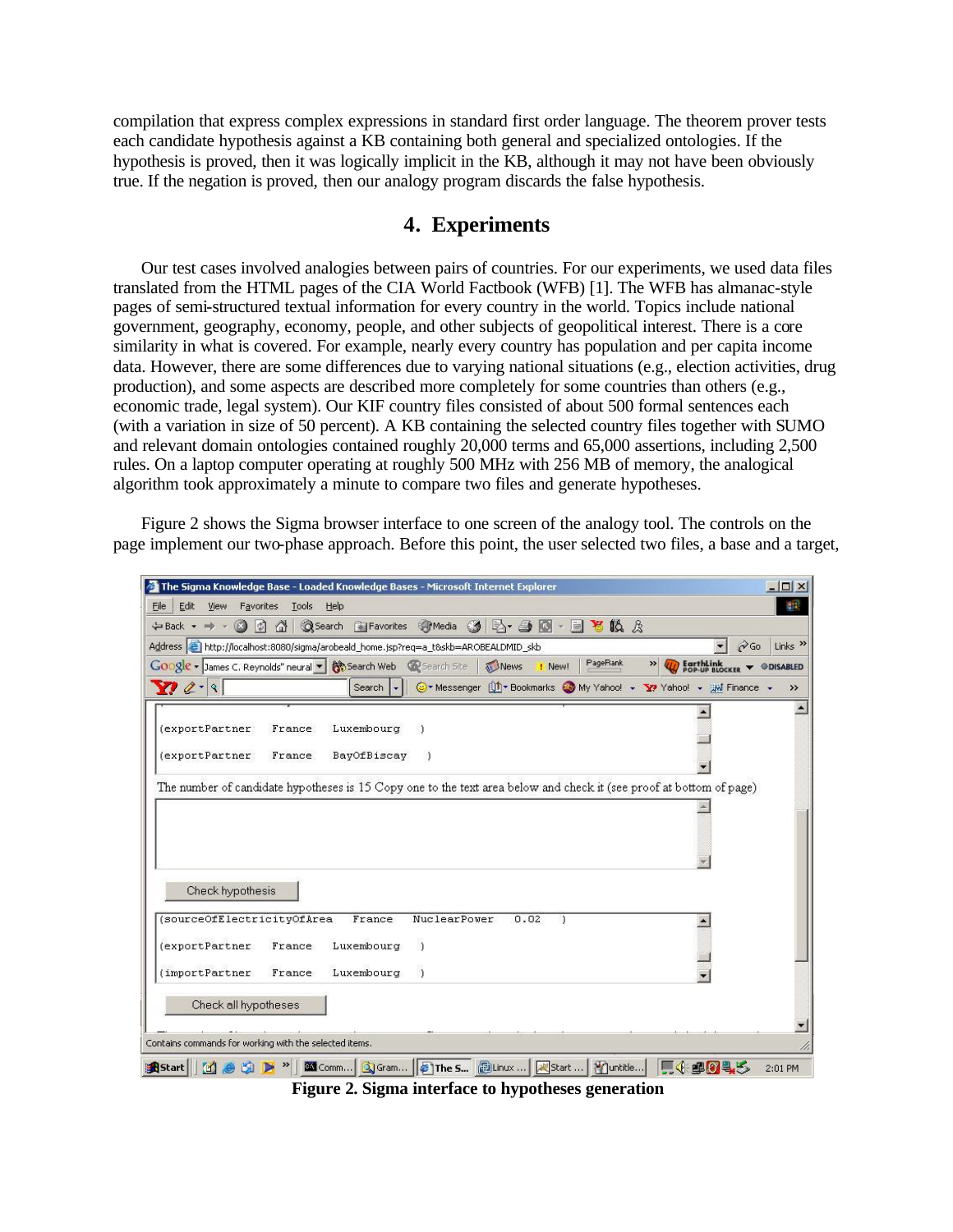and clicked a button labeled "Generate Novel Hypotheses" (not shown). The result of that action was the list of "Candidate Hypotheses" displayed in the first text area in Figure 2. Fifteen candidate hypotheses were generated. The hypotheses are sentences about the target file (France), based on sentences that were present in the base file (Afghanistan) but not in the target file. They were produced by the Prolog analogical engine, which does not use the theorem prover or ontologized knowledge.

The results fall into three categories:

1. *True sentences.* These are facts, but they may be missing from the original target file. In Figure 2, an example of this type is that France is an export partner with Luxembourg.

2. *Untrue but plausible (or possible) and interesting sentences.* One example is that France was suspended from the European Union. This is a possible and interesting hypothesis, although not presently true. It was generated because the base contained the sentence that Afghanistan was suspended from the International Olympic Committee. The hypothesis about France is an example of something a knowledge analyst might investigate, depending on his interests.

The above categories provide examples of knowledge discovery derived from analogical reasoning.

3. *Untrue and absurd sentences.* Some candidate hypotheses are preposterous, for example, that France is an export partner with the Bay of Biscay or the English Channel, or an import partner with those bodies of water, or is an illicit drug producer of machinery and transportation equipment.

The second phase of our approach is activated by the button labeled "Check all hypotheses." This initiates testing the truth of each candidate hypothesis using the theorem prover and an ontology of upperlevel concepts and domain-specific knowledge. After disproved hypotheses are discarded, the surviving hypotheses are displayed in the third text area. In the case of Afghanistan compared to France, the original fifteen hypotheses are winnowed to ten. The five preposterous hypotheses involving bodies of water being export and import partners are discarded based on reasoning about predicate constraints combined with subclass information. A proof may be requested by copying a hypothesis to the middle text area and calling the deductive engine to "Check hypothesis." For example, the discarded hypothesis "(exportPartner France BayOfBiscay)" has the following (dis)proof. For simplicity, we list only the most important steps in the deduction. Vampire derives  $(5)$  from  $(1)$  -  $(4)$  in the KB, and derives  $(8)$  from  $(6)$ and (7). Note that (7) is the negated query, "(not (not (exportPartner France BayOfBiscay)))," which the prover assumes is correct (for Indirect Proof). Finally, it reaches (10) by combining (5), (8) and (9). Since all facts from the KB are correct, the False conclusion (10) must come from the false assumption (7).

- 1. (instance BayOfBiscay Bay) [KB]
- 2. (subclass Bay Inlet) [KB]
- 3. (subclass Inlet BodyOfWater) [KB]
- 4. (subclass BodyOfWater WaterArea) [KB]
- 5. (instance BayOfBiscay WaterArea) [1, 2, 3, 4]
- 6. (domain exportPartner 2 Agent) [KB]
- 7. (exportPartner France BayOfBiscay) [Negated Query]
- 8. (instance BayOfBiscay Agent) [6, 7]
- 9. (disjoint WaterArea Agent) [KB]
- 10. False [5, 8, 9]

We applied our two-phase process of analogical hypothesis generation and deductive filtering to three other comparisons from the CIA World Factbook. Table 1 summarizes the results in terms of total hypotheses generated, number of preposterous hypotheses discarded and not discarded, and examples of interesting hypotheses and preposterous hypotheses. Our experiments have demonstrated the following:

- 1. The analogical procedure can generate at least some interesting and/or plausible hypotheses from the comparisons in all cases.
- 2. Deductive reasoning using an ontology can reduce the number of preposterous hypotheses in all cases.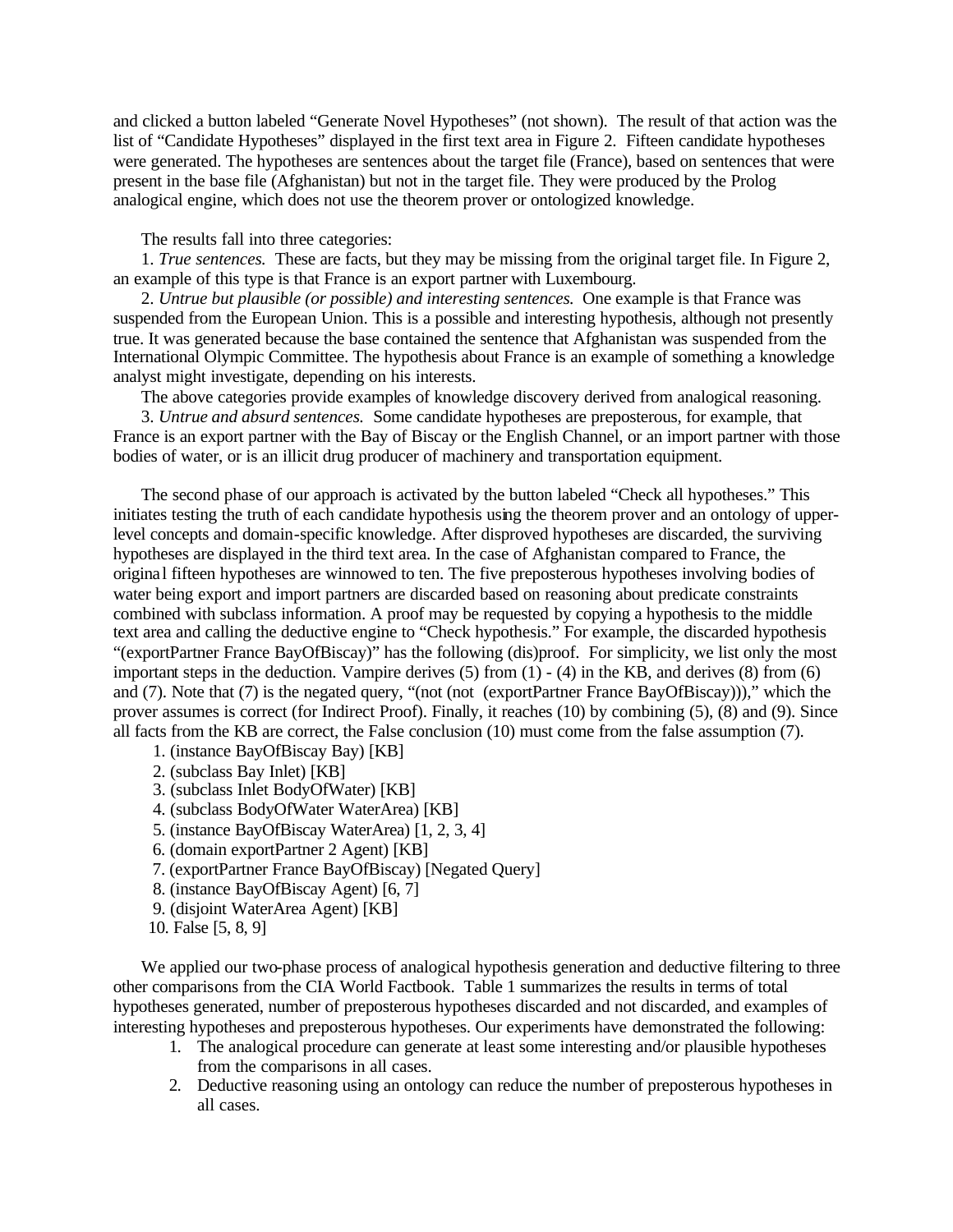|  | Together, this constitutes an unprecedented breakthrough for knowledge discovery from analogy. |  |  |
|--|------------------------------------------------------------------------------------------------|--|--|
|  |                                                                                                |  |  |

| Comparison   | <b>Hypos</b> | <b>Bad</b>      | <b>Bad not</b>  | <b>Interesting/Plausible (examples)</b> | <b>Discarded as</b>   |
|--------------|--------------|-----------------|-----------------|-----------------------------------------|-----------------------|
|              |              | <b>Filtered</b> | <b>Filtered</b> |                                         | <b>Preposterous</b>   |
| Afghanistan- | 15           | 5               | $\theta$        | France is suspended from the EU.        | English Channel is    |
| France       |              |                 |                 | Spain is export partner of France.      | an export partner of  |
|              |              |                 |                 |                                         | France.               |
| Afghanistan- | 9            |                 | $\theta$        | Tajik is an export partner of           | Tajikistan            |
| Tajikistan   |              |                 |                 | China.                                  | participates in a     |
|              |              |                 |                 | Alay mountain range is located in       | mountain range.       |
|              |              |                 |                 | Tajik.                                  |                       |
| France-      | 22           | 3               | $\overline{2}$  | Tajik is a consumer of opium and        | The Legislature of    |
| Tajik istan  |              |                 |                 | heroin.                                 | Tajik is its national |
|              |              |                 |                 | Various real places are located in      | day.                  |
|              |              |                 |                 | Tajik.                                  |                       |
| France-US    | 32           | $\overline{2}$  | 1               | Mexico is to the south of the US.       | US participates in a  |
|              |              |                 |                 | Various real places located in US.      | strait.               |

**Table 1. Effectiveness of hypothesis generation by analogy and filtering by deduction and ontology**

# **5. Conclusions**

We have demonstrated that it is possible to use analogy – defined as a process of finding a purely structural alignment between situations – to generate hypotheses for knowledge discovery. The hypotheses may be new facts that contain missing information or they may be speculative assertions worthy of further investigation. The problem of nonsensical hypotheses can be partly solved by filtering the candidate hypotheses using deduction with general and domain-specific knowledge encoded in an ontology. This is an exciting development. The effectiveness of the basic two-phased approach is clear. It can be extended in numerous ways. Critical issues for making analogical reasoning practical include how to use deduction and ontology to guide the analogical matching process as well as using deduction to further vet the results of analogy. Desirable features include the ability to request certain substitutions and disallow others interactively as the analyst explores what can be learned from analogy. We are encouraged by the results reported here to continue our research developing analogical reasoning for practical knowledge discovery.

# **6. Acknowledgement**

 This work was supported by the Advanced Research and Development Activity, Novel Intelligence from Massive Data program.

# **7. References**

- 1. CIA World Factbook (2002). http://www.odci.gov/cia/publications/factbook/index.html.
- 2. Eliasmith, C. and P. Thagard (2001) Integrating Structure and Meaning: A Distributed Model of Analogical Mapping. Cognitive Science.
- 3. Falkenhainer, B., Forbus, K., and Gentner, D. (1986). The Structure-Mapping Engine. Proceedings of AAAI-86, Philadelphia, PA
- 4. Falkenhainer, B., Forbus, K., Gentner, D. (1989). The Structure-Mapping Engine: Algorithm and examples. Artificial Intelligence, 41, pp 1-63.
- 5. Forbus, K. (2001). Exploring analogy in the large. In Gentner, D., Holyoak, K. and Kokinov, B. (Eds.) Analogy: Perspectives from Cognitive Science. Cambridge, MA: MIT Press.